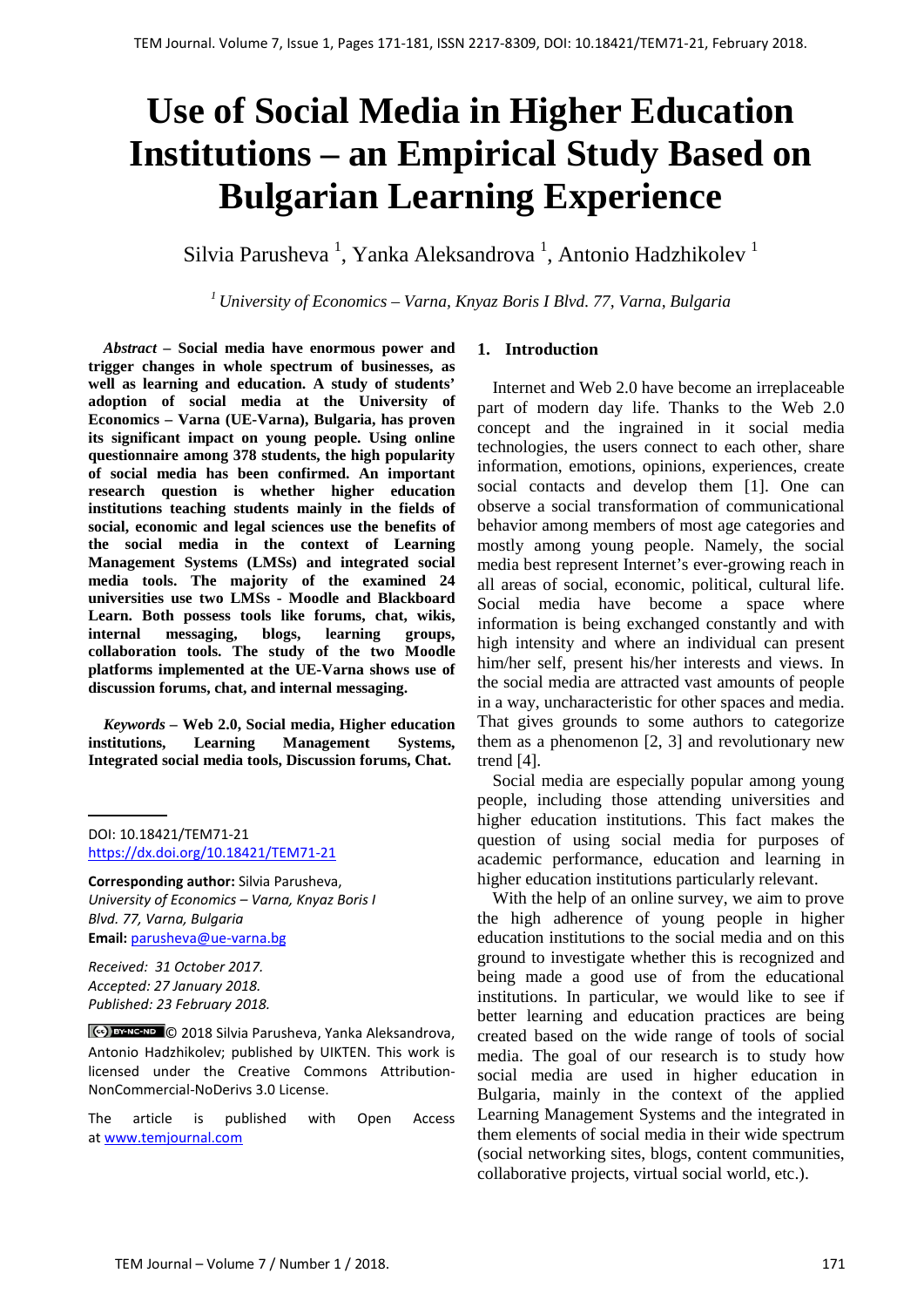# **2. Influence of Social Media on Education**

In present times, education and learning are being increasingly impacted by web technologies, the concepts of Web 2.0 and Web 3.0, including also technologies connected with the social media.

The areas, where social media are involved include communication, collaboration, knowledge management, multimedia, entertainment [5,6]. A number of authors have claimed the reach of social media engulfs a wide range of technologies and applications - blogs (e.g. WordPress), content communities (e.g. YouTube), social networking sites (e.g. Facebook, LinkedIn), collaborative projects (e.g. Wikipedia), virtual social worlds (e.g. Second Life) [4,7]. Microblogs, chat platforms, multimedia platforms, photo and video sharing, virtual game worlds can also be added [8,9]. Namely, the expanding range of activities that can be aligned with the concept of social media extends the professional integration of these activities in the fields of education and learning.

In education and learning, the social media can be used through the whole spectrum of their potential opportunities. A number of scientists observe social media playing an important role in sharing information between students, collecting data for research, sharing personal academic interests with other people, engaging with students and finding out about their opinions during instructions, forming of groups for teamwork [10]. Some authors point the special role of some social networks (Facebook, Twitter, and Flickr) from an educational perspective [11,12]. Lau, Lui and Chu (2016) [13] claim that social media represent an engine for the students who are aided in forming and developing their interests in academic disciplines. Other authors [14] believe that social media stimulate the relationship and communication between teachers and students but also with parents and community members and in this way professional learning communities are being built.

Thanks to the use of the social media technologies many educational benefits can be recognized, which according to empirical studies, can be divided to the following ranges [15]:

• Enhanced communication between lecturers and students;

• Increased opportunities for teamwork and networking between students

- Faster resource sharing
- Better students' access to study material

• Creating an alternative platform to the official learning management systems

• Presenting the students with technologies that can improve their success in job search

The educational institutions, lecturers and students count on social media in formal education more and more especially when it comes to sharing practices, popularizing educational materials, sharing opinions and comments. One of the opportunities of social media use is to integrate their components into LMSs.

# **3. Empirical Evidence for High Social Media' Popularity among University Students – University of Economics - Varna's Example**

In order to defend our thesis of how important it is for Bulgarian higher education institutions (HEIs) to use social media in education, our first goal is to prove the high popularity of the social media among young people, and especially among the academic community in Bulgaria.

With the view of our research intentions and our occupation as lecturers at the University of Economics - Varna (UE-Varna), Bulgaria, we used the opportunity to study the actual opinions and attitudes of the students we teach. With that in mind, we conducted an online survey among 378 students containing 10 questions. The students are in bachelor and master programs in three majors - Business Information Systems, Accounting and Control, and Informatics. The online survey was procured in the period May-June 2017. The perception of the students toward social media was investigated through two questions  $-$  Q4: Which of the following social media do you have an account in and Q5: How often do you use the following social media? The results from these two questions are displayed in Fig. 1 and Fig. 2.

The distribution of answers to the question of having an account within the social media shows that they are very popular among students based on the fact that only 2 of those 378, or 0.6%, do not possess an account in none of the social media. The results of this survey also reveal that 97.4% of the students or 368 have a Facebook account and Facebook is the most popular social media among them. The rest of students' favorite social media include YouTube (305 or 80.7% from the respondents have an account), Google+ (294 or 77.8% from the respondents) and Instagram (231 or 61.1%).

The graphic clearly visualizes the fact that at least 50% of the students possess an account in four social media - Facebook, YouTube, Google+, Instagram and on top of that, one in every two students has an account simultaneously in all of these 4 social media.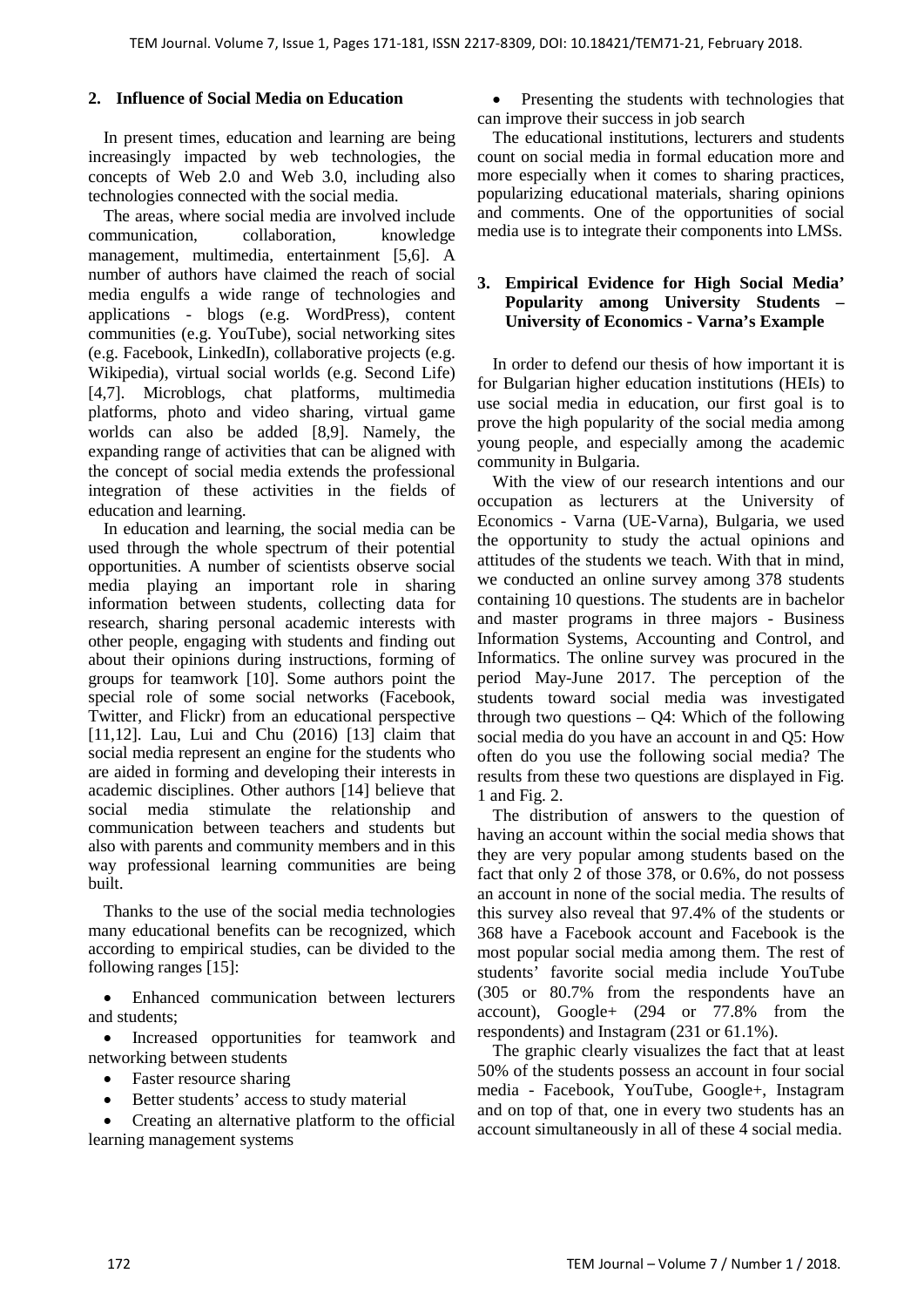

*Figure 1. Number of respondents that have an account in social media*



*Figure 2. Frequency of use of four main social media.*

Having established the underlined high appeal of Facebook, YouTube, Google+ and/or Instagram among students, the following questions we researched was about the frequency of use of those social media (Fig. 2).

Data proves that Facebook users are decidedly attracted to their favorite platform with 88.10% of them (or 333 respondents) log in to it daily. YouTube comes second with 254 respondents, or almost 67% of the respondents who visit it on a daily basis. For Instagram and Google+ the frequency of use is not on a daily basis for the majority of the respondents and additionally a high percentage of users never use them but still possess an account – almost 60% for Instagram and 29% for Google+. For comparison: users that do not log in to Facebook and YouTube are 3.5% and 6.2% respectively.

The demonstrated high interest among the students towards social media, mainly Facebook, brings forward the essential issue whether and how the Bulgarian universities can use them to reach the students in an effective manner.

Among the potential possibilities for the application of social media tools in education and learning in their broad spectrum (creation and maintenance of discussion forums, blogs, wikis, real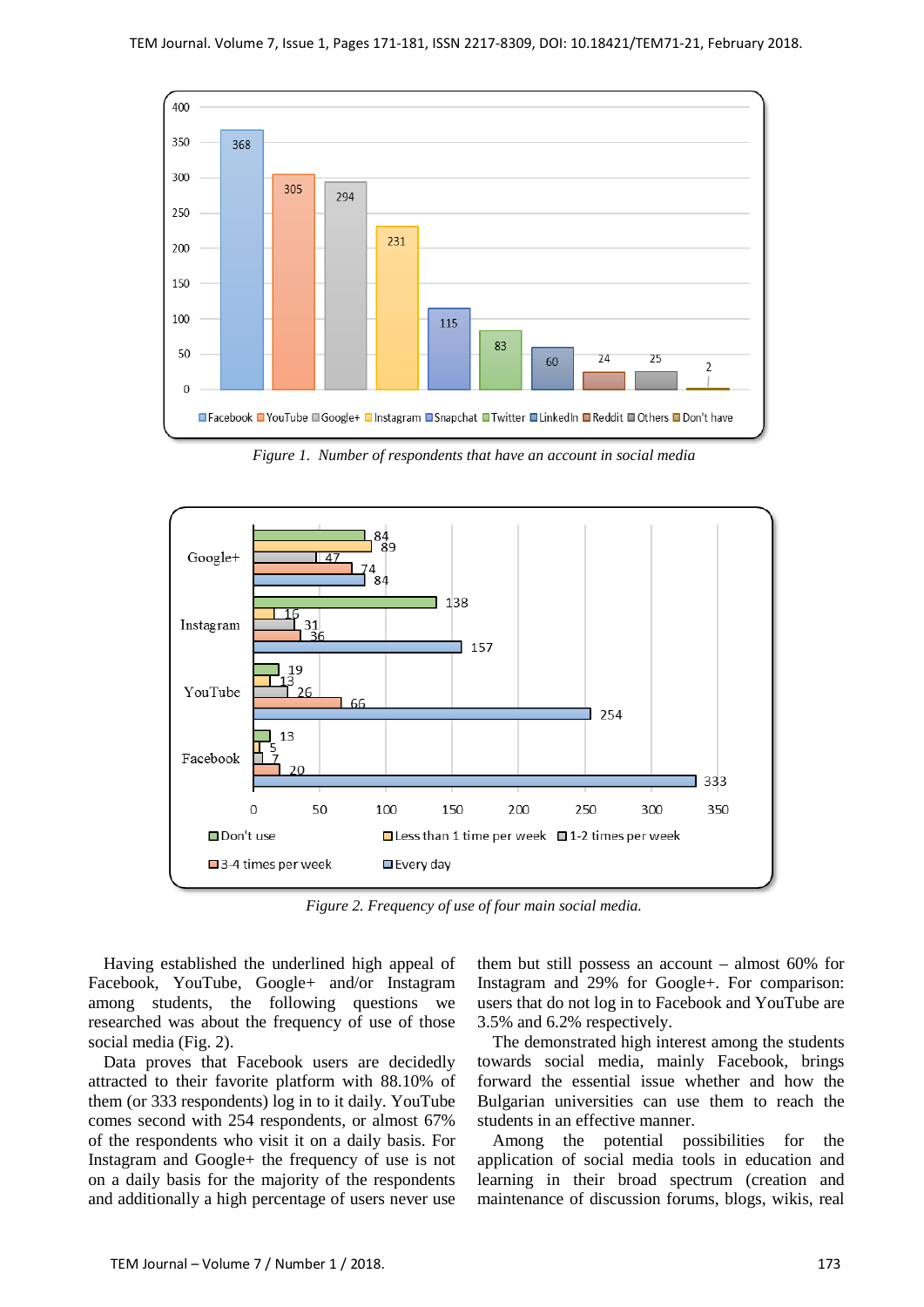time chat, collaboration, student communities, etc.) are proper LMSs. Namely, this possibility is the backbone of our research in the context of their use in HEIs in Bulgaria.

# **4. Study of the Use of LMSs in Higher Education Institutions in Bulgaria and the integrated Social Media Tools**

One of the important research questions in our paper is to study which LMSs are used in several of the main HEIs in Bulgaria.

The starting point of our study is University of Economics – Varna, among whose students the study has been done thus far.

Overall, in Bulgaria there are 51 HEIs. According to the official information included in the Register of Higher Education Institution in Republic of Bulgaria which is maintained by the Ministry of Education and Science (MES), 37 of them are public while 14 are private [16]. The register includes information about all HEIs having an accreditation in the country.

University of Economics – Varna teaches students in four professional areas – 3.7 Administration and Management, 3.8 Economics, 3.9 Tourism and 4.6 Computer Science. The first three fields belong to the field of education 3., Social, Business and Legal Sciences, while the fourth belongs to the field of education 4., Natural sciences, Mathematics and Informatics. According to the official Register of the number of the students, the first three account for about 95% of all the students at the University [17]. For that reason, we will focus only in this field of study, making a comparison with other HEIs in Bulgaria that teach in this field. Majority of the universities in Bulgaria (40 in number) offer educational programs in Social, Business and Legal Sciences field of study, therefore we will examine only those who teach mainly in this field.

Our goal is to determinate whether these HEIs use any LMSs and if yes – which are the most popular among them and do they offer components of social media.

A total of 24 universities have been studied in detail. These universities are divided in four groups according to the number of their students for the academic year 2016/2017. In the first group are universities with more than 10 000 students, in the second between 4 000 and 10 000, in the third between 1 000 and 4 000 students and in the fourth up to 1 000 students. In order to achieve our goal, the websites of the respective universities are examined. The results are displayed in Table 1, Table 2 and Table 3.

*Table 1. State HEIs in Bulgaria teaching mainly in the field 3. Social, Business and Legal Sciences*

| $N_2$          | Name of the HEI                                             | <b>Number</b><br>of<br>students | Group<br>based on<br>number of<br>students | Name of the<br>used LMS              | Internet address of the<br>used system                             |
|----------------|-------------------------------------------------------------|---------------------------------|--------------------------------------------|--------------------------------------|--------------------------------------------------------------------|
| $\mathbf{1}$   | University of National and<br>World Economy                 | 22186                           | Group I                                    | Moodle                               | • http://m-learning.unwe.bg/<br>• http://moodle.unwe.bg/           |
| $\overline{2}$ | Sofia University "St. Kliment<br>Ohridski"                  | 19272                           | Group I                                    | Moodle                               | • http://elearn.uni-sofia.bg/                                      |
| $\overline{3}$ | Plovdiv university "Paisii<br>Hilendarski"                  | 16187                           | Group I                                    | Moodle                               | • http://pdu.uni-plovdiv.bg/                                       |
| $\overline{4}$ | University of Economics -<br>Varna                          | 9280                            | Group II                                   | Moodle                               | • http://moodle.ue-varna.bg/<br>• http://e-learn.ue-varna.bg/      |
| $5^{\circ}$    | St. Cyril and St. Methodius<br>University of Veliko Turnovo | 9279                            | Group II                                   | Own system:<br>distance<br>education | $\bullet$ http://new.cet-vtu.com/bg                                |
| 6              | South-West University<br>"Neofit Rilski"                    | 8046                            | Group II                                   | 1. Blackboard<br>learn<br>2. Moodle  | • https://dlearning.swu.bg/<br>• http://www.e-<br>learning.swu.bg/ |
| 7              | University of Ruse                                          | 7401                            | Group II                                   | Own system $-$<br>e-Learning Shell   | • http://e-learning.uni-<br>ruse.bg                                |
| 8              | D. A. Tsenov Academy of<br>Economics                        | 7386                            | Group II                                   | Moodle                               | • https://dl.uni-svishtov.bg/                                      |
| 9              | Trakia University                                           | 7133                            | Group II                                   | Moodle                               | • http://edu.uni-sz.bg                                             |
| 10             | Shumen University                                           | 5653                            | Group II                                   | Moodle                               | $\bullet$ http://cdo.shu.bg                                        |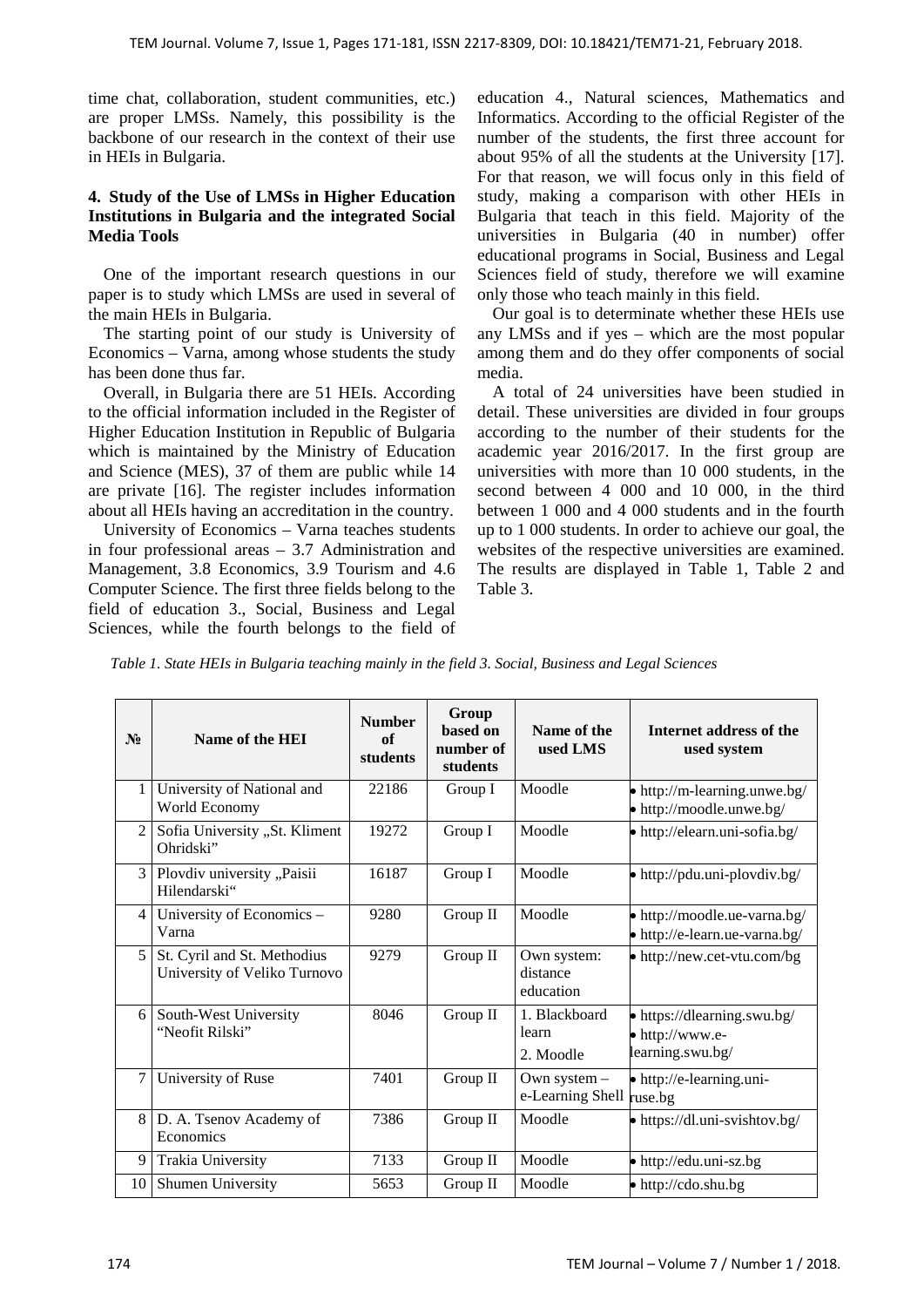| $N_2$ | Name of the HEI                                                        | <b>Number</b><br>of<br>students | Group<br>based on<br>number of<br>students | Name of the<br>used LMS                                                        | Internet address of the<br>used system         |
|-------|------------------------------------------------------------------------|---------------------------------|--------------------------------------------|--------------------------------------------------------------------------------|------------------------------------------------|
| 11    | <b>Agriculture University</b><br>Ploydiy                               | 5124                            | Group III                                  | No system yet.<br>A system is<br>planned for<br>2018/2019 study<br>year.       |                                                |
| 12    | University "Prof. Dr. Assen<br>Zlatarov" Burgas                        | 4380                            | Group III                                  | <b>Blackboard</b><br>learn                                                     | • https://el.btu.bg/webapps/l<br>$\alpha$ gin/ |
| 13    | University of Food<br>Technologies - Plovdiv                           | 4050                            | Group III                                  | Own system.                                                                    | • https://distedu.uft-<br>plovdiv.bg/bg        |
| 14    | University of Library Studies<br>and Information<br>Technologies Sofia | 3505                            | Group III                                  | System<br>"Integrated"<br>Learning<br>Information<br>Arbeit System"<br>(ILIAS) | • http://elearn.unibit.bg                      |

Table 1 provides information on the state HEIs in Bulgaria teaching mainly in the fields of Social, Business and Legal Sciences - the number of students, the group in which the university is, the used LMSs, and the address of the used systems. Table 2 shows the relevant information about the private HEIs. Table 3 summarizes the information on the implemented LMSs respectively.

*Table 2. Private HEIs in Bulgaria teaching mainly in the field 3. Social, Business and Legal Sciences* 

| $\mathbf{N_2}$ | Name of the HEI                                              | <b>Number</b><br>of<br>students | Group<br>based on<br>number of<br>students | Name of the<br>used LMS          | Internet address of the used<br>system  |
|----------------|--------------------------------------------------------------|---------------------------------|--------------------------------------------|----------------------------------|-----------------------------------------|
| 1              | New Bulgarian University                                     | 8 2 5 8                         | Group II                                   | Moodle                           | https://e-edu.nbu.bg/<br>$\bullet$      |
| $\overline{2}$ | Varna Free University                                        | 8 0 6 9                         | Group II                                   | Moodle                           | https://do.vfu.bg<br>$\bullet$          |
| 3              | Univerisy of Agrobusiness and<br>Rural Development           | 3498                            | Group III                                  | Moodle                           | http://www.vuarr-dist.com<br>$\bullet$  |
| 4              | <b>International Business School</b>                         | 3 0 6 9                         | Group III                                  | Moodle                           | http://dlc.ibsedu.bg/<br>$\bullet$      |
| 5              | University of finance, business<br>and entrepreneurship      | 1889                            | Group III                                  | Own system<br>(e-Class)<br>VUZF) | http://www.eclass.bg/<br>$\bullet$      |
| 6              | University of Security and<br>Economics - Ploydiv            | 1834                            | Group III                                  | <b>Blackboard</b><br>learn       | http://cea.bg<br>$\bullet$              |
| 7              | <b>Burgas Free University</b>                                | 1 615                           | Group III                                  | Moodle                           | http://ucdo.bfu.bg/moodle/<br>$\bullet$ |
| 8              | American University in<br>Bulgaria                           | 943                             | Group III                                  | Blackboard<br>learn              | https://elearn.aubg.bg<br>$\bullet$     |
| 9              | European Higher School of<br><b>Economics and Management</b> | 730                             | Group IV                                   | Bulgarian<br>LMS<br>(EClass)     | http://eclass.ecem.bg/<br>$\bullet$     |
| 10             | Varna University of<br>Management                            | 601                             | Group IV                                   | Own system                       | http://dec.vumk.eu<br>$\bullet$         |

The results clearly show the positive attitude of HEIs to the use of electronic learning systems. 23 out of 24 of the examined universities use platforms for electronic and distance learning and one of the HEIs is about to implement such a system for the next 2018/2019 study year. The summary of the used systems leads to the conclusion that the most

preferred LMS is Moodle used in 13 of the HEIs (see Table 3). Furthermore, Blackboard Learn is used in 4 of the universities and 7 use self-developed systems (ILIAS, e-Learning Shell, e-Class, etc.). Thus, the last mentioned are out of our reach and we will only focus on Moodle and Blackboard.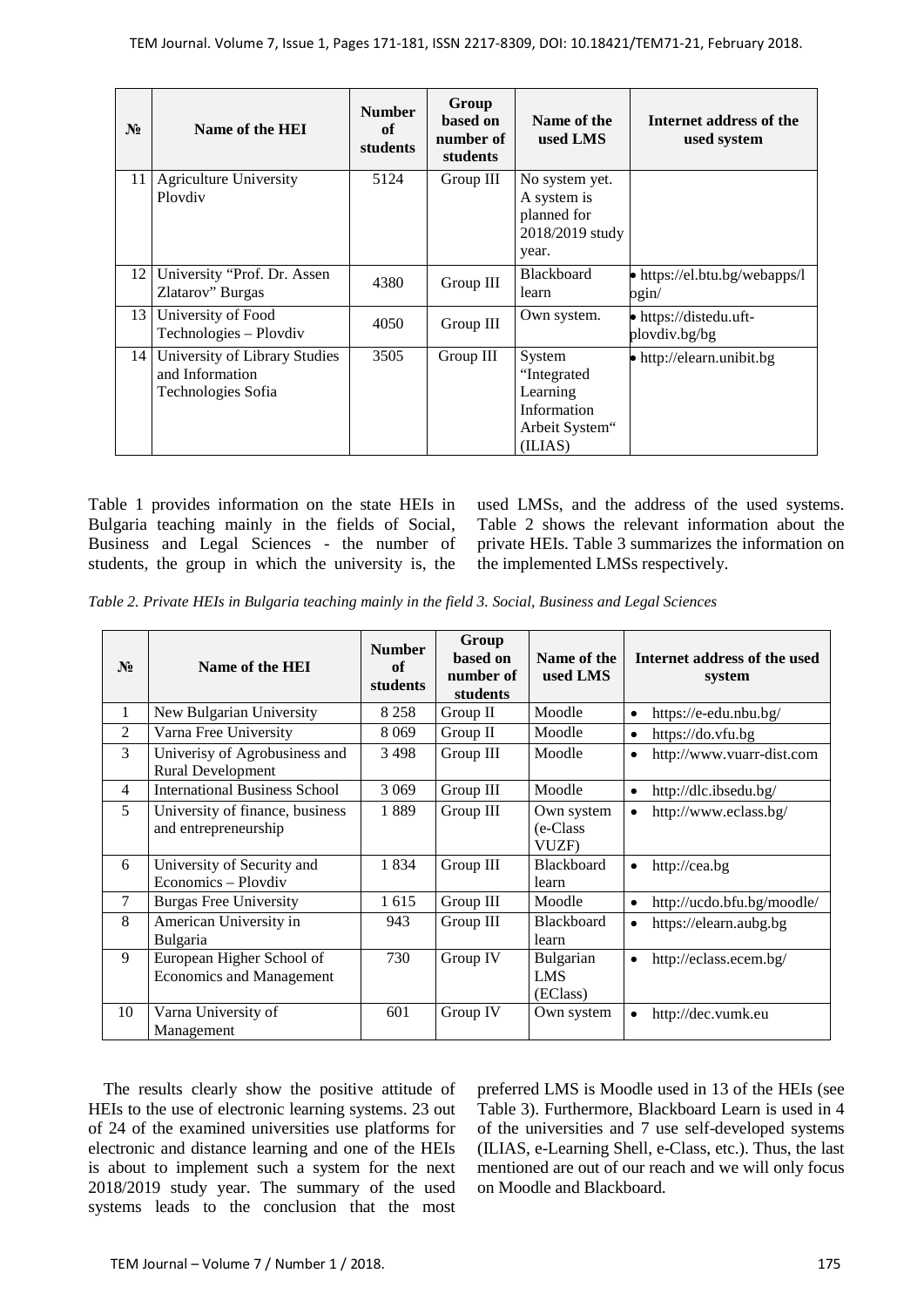Moodle is open-sourced learning platform designed to provide personalized learning environments. It is distributed freely under GNU General Public License. The platform can be used for blended learning, distance education and other e-learning practices in school, universities and workplaces. It can be referred as to the best platform according to the criteria such as functionality (ease of use and content creation), the number of students that can use platforms and cost [18]. The biggest advantage of Moodle is its flexibility and customizability. Xu and Mahenthiran (2016) [19] point out that Moodle is the most cost effective solution. Since it is open-sourced, it has a large community of developers and users that help make the platform better by creating additional plugins that enrich its functionalities.

Blackboard is an example of commercial LMS that can be used only after being paid for.

*Table 3. Implemented LMSs in HEIs in Bulgaria teaching mainly in the the 3. Social, Business and Legal Sciences field*

| Name of the LMS                                                                                         | <b>Number of</b><br>implementations | Name of the HEI                                                                                                                                                                                                                                                                                                                                                                                                                                                                                            |  |  |
|---------------------------------------------------------------------------------------------------------|-------------------------------------|------------------------------------------------------------------------------------------------------------------------------------------------------------------------------------------------------------------------------------------------------------------------------------------------------------------------------------------------------------------------------------------------------------------------------------------------------------------------------------------------------------|--|--|
| I. Moodle                                                                                               | 13                                  | 1. University of National and World Economy<br>2. Sofia University "St. Kliment Ohridski"<br>3. Plovdiv university "Paisii Hilendarski"<br>4. University of Economics - Varna<br>5. South-West University "Neofit Rilski"<br>6. D. A. Tsenov Academy of Economics<br>7. Trakia University<br>8. Shumen University<br>9. New Bulgarian University<br>10. Varna Free University<br>11. Univerisy of Agrobusiness and Rural<br>Development<br>12. International Business School<br>13. Burgas Free University |  |  |
| II. Blackboard learn                                                                                    | 4                                   | 1. South-West University "Neofit Rilski"<br>2. University "Prof. Dr. Assen Zlatarov" Burgas<br>3. University of Security and Economics -<br>Plovdiv<br>4. American University in Bulgaria                                                                                                                                                                                                                                                                                                                  |  |  |
| III. Other purchased or self-<br>developed LMS:<br>$\bullet$ ILIAS<br>e-Learning Shell<br>e-Class, etc. | $\overline{7}$                      | 1. St. Cyril and St. Methodius University of<br>Veliko Turnovo<br>2. University of Ruse<br>3. University of Food Technologies - Plovdiv<br>University of Library<br><b>Studies</b><br>4.<br>and<br><b>Information Technologies Sofia</b><br>University of finance,<br>business<br>5.<br>and<br>entrepreneurship<br>6. European Higher School of Economics and<br>Management<br>7. Varna University of Management                                                                                           |  |  |

Since the focus of our paper is the use of social media practices during the educational process of HEIs, a comparison is made between the

functionalities of the two platforms regarding social media elements. The results are shown in Table 4.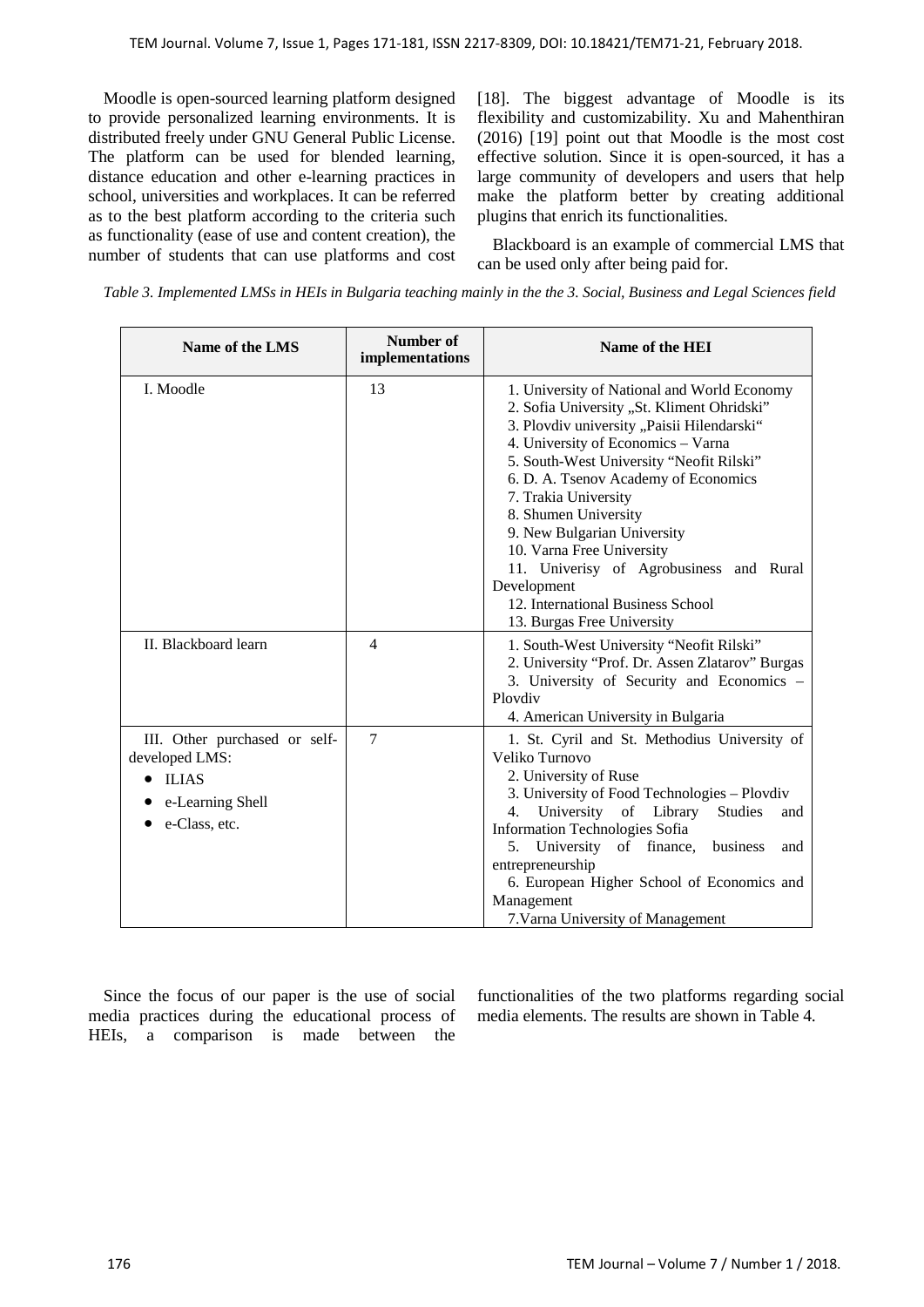| Social media features                          | Moodle     | <b>Blackboard</b><br>learn |
|------------------------------------------------|------------|----------------------------|
| I. Discussion forums                           | <b>Yes</b> | Yes                        |
| II. Chat                                       | <b>Yes</b> | Yes                        |
| <b>III.</b> Wikis                              | <b>Yes</b> | <b>Yes</b>                 |
| IV. Internal messaging and notification system | Yes.       | <b>Yes</b>                 |
| V. Learning groups                             | <b>Yes</b> | <b>Yes</b>                 |
| VI. Blogs                                      | Yes        | <b>Yes</b>                 |
| VII. Collaboration tools and activities        | Yes        | <b>Yes</b>                 |

*Table 4. Comparison between the integrated Social Media elements in Moodle and Blackboard learn*

#### **5. Overview of the Integrated Social Media Tools in Moodle and Blackboard**

#### *5.1. Discussion forums*

Discussion forums are essential part of both platforms. In Moodle they are automatically generated to every course created. They work exactly like groups in the social media – users can create threads and ask questions related to the studied material and other users can respond back. In the field of education this resource can be used by students to express their opinions regarding the covered topics, teachers can get feedback about the quality of the material, how it can be improved, etc. The discussion forums are example of asynchronous form of communication.

## *5.2. Chat*

Contrary to discussion forums, the chat is a resource that allows users to conduct synchronous communication. The lecturer can create chat rooms in a study course and have time restraints if he/she wishes. Through the chat function, the lecturer can give consultations in real time. Furthermore, students can chat between themselves and discuss topics related to the specific course.

#### *5.3. Wikis*

Wiki is a resource that allows users of both platforms to add and edit content. It is an effective collaboration work tool for working on joint projects and for all participants to account for development of the respective course. Both students and teachers can add different content making the wiki richer and more useful for the users. This is an example of a component that can provide fruitful cooperation between students and teachers.

Cuenca (2016) [20] has shared his practical experience of over four years using Moodle wikis for planning and developing subject contents within collaborative foreign language teaching and learning.

#### *5.4. Internal messaging and notification system*

Both Moodle and Blackboard have internal messaging system by which users can send private messages between each other. This feature is very similar to many on the most popular messaging services such as Messenger, Viber, WhatsApp and others. Both platforms have the possibility to notify the user on different occasions – for example, when a reply to a topic followed by the user has been made, when an assignment has been graded by the teacher and a feedback has been received, etc. Furthermore, Moodle and Blackboard have mobile applications that can be installed on nearly every smartphone, so users can receive notifications right on their phones. In Blackboard Learn there are two types of messages that can be used – My Blackboard messages and Course messages. The first are targeted towards everyone in a learning network, while the second only to users enrolled in a specific course [21].

#### *5.5. Learning groups*

In both platforms, there is the ability to create socalled "learning groups". Teachers can create such groups, so students can communicate between each other and collaborate with each other on different assignments. Moodle gives possibility to the teacher to create two types of groups – visible and separate. In the first type, the students can communicate in and out of the group and see the activities of other groups, while the second type allows the activities to be seen only by users in the group. In Blackboard the teacher can also create groups within the different courses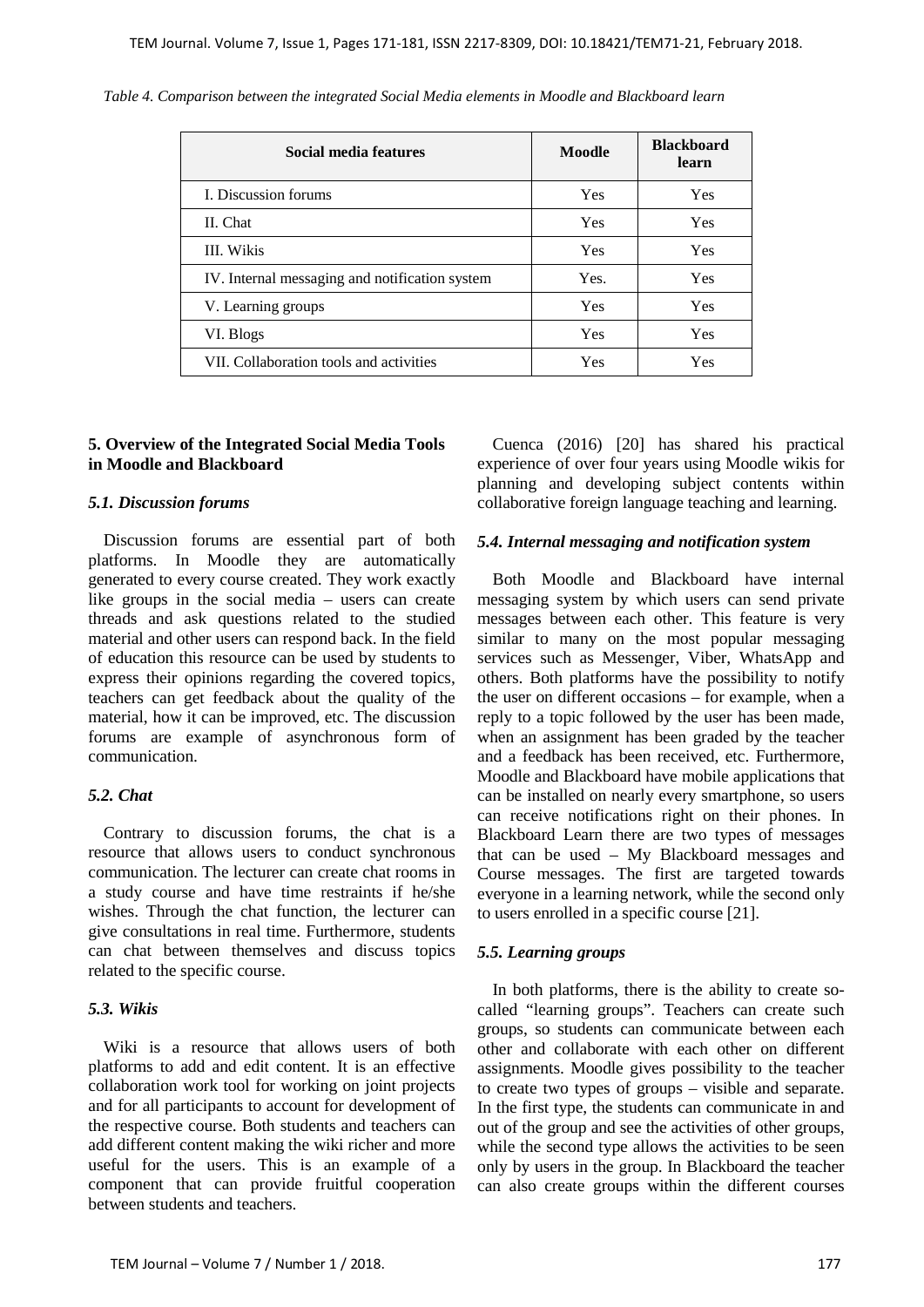providing the students with space where they can work together on different assignments.

# *5.6. Blogs*

A blog is a tool for personal online publishing like an online journal or bulletin. Moodle and Blackboard offer the possibility for creating and managing of blogs. As a social media tool, blogs can contribute to open discussions, comments, exchange opinions and views, etc. In Moodle, there are options for creating of course blogs and user blogs - one for each individual user [22]. In Blackboard Learn, lecturers create and manage blogs, and only enrolled users can view and create entries and comments in them [23]. Lecturers can use blogs to give students additional learning materials or instructional materials. They can rely on blogs and blog comments to get students' feedback. Thanks to comments, students can exchange thoughts and opinions and thus the lecturers can gain insights into students' activities. Blogging can be an effective way for interacting with students and for stimulating development of ideas.

# *5.7. Other collaboration tools and activities*

A typical example of collaboration tools are the resources called "Workshops". They enable collection, review and peer assessment of students' work. The grading is done using a special criteria system put together by the teacher of the specific course.

As mentioned earlier, Moodle has a large community of developers and users that help making the system even better with adding different functionalities incorporated in plugins. We would like to point out some of these plugins:

• RTcollaboration (Collaborative real-time editor) – a plugin in Moodle that works similarly to Google Docs and enables collaboration work on different documents. Being a real-time editor, it allows users to see what others are typing, what changes are being made to the document and so on.

ZoomMeeting – a video and web conferencing platform that gives authorized users the ability to host online meetings with up to 50 participants [24]. In such a way, a virtual classroom can be established.

In Blackboard Learn there are also many examples of collaboration tools and activities, the most notable being Blackboard Collaborate – a tool that enables video conferencing. Similar to ZoomMeeting in Moodle, this feature allows teachers to create a virtual classroom that can be used for online discussions, real-time lectures, test review sessions, live Q&A sessions, and others. The virtual classroom includes a

whiteboard, chat panel, web browser, course map, and a question-and-answer area [25].

Furthermore, there are many plugins that allow different level of incorporation of social media in the platforms. One example is a theme in Moodle called Essential that enables the incorporation of a course to Facebook, Twitter, Google+, Flickr, Instagram, YouTube and other networking sites [26]. Another example are two plugins: Oauth 2 authentication plugin and LenAuth that have similar functionalities. They allow users to log into the platform using their credentials from various social media sites, including Facebook, Google, LinkedIn, Yahoo, Twitter, VK, and others [27,28]. We have to bear in mind that even though this may be a useful feature for the students, it can be risky from security point of view because there is no way to confirm that the user is actually a student at the proper university. This definitely raises questions related to the intellectual property of the materials stored on the platform and the need of their protection by allowing access only to authorized users.

The HEIs in Bulgaria should incorporate some of the abovementioned features of the platforms in order to offer the students an experience similar to social media. Furthermore, an advantage of their positive impacts can be taken, so that the students will be stimulated to use the LMSs and the modern approach of teaching they can offer.

# **6. The Use of LMS Moodle and integrated social media tools at the University of Economics – Varna**

As mentioned earlier, University of Economics – Varna uses two implementations of the LMS Moodle: one for distance learning and one for elearning. Both of them are adapted towards the specific needs of the University. In this part of the paper, we would like to analyze some of the statistics related to the exploiting of LMS in this particular university and what kind of social media tools are most frequently used.

At the University of Economics – Varna there are 9280 students, about 90% of them are full-time students and 10% are studying some of the offered distance learning programs. The first implementation of Moodle is used for distance students and the second one – for full-time students. The two platforms are displayed in Fig. 3.

First, we would like to check how many students use the two platforms and on that basis to determine the reach of the LMS.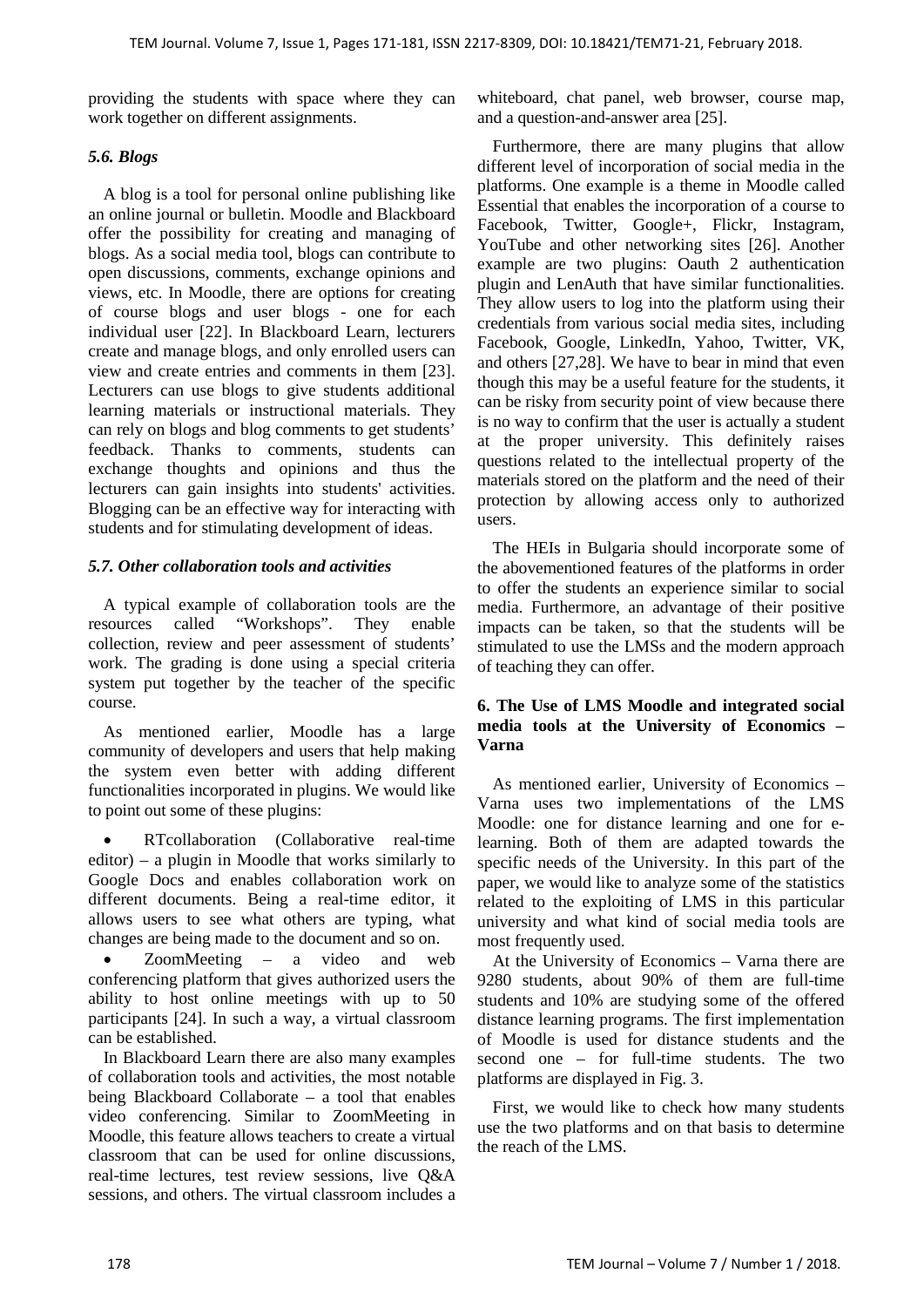

*Figure 3. Moodle platforms used at University of Economics – Varna.*

*Table 5. Usage statistics of the two implemented Moodle platforms at UE – Varna*

| <b>Platform</b>                                           | Number of<br>courses | <b>Number</b><br>of users | Percentage of all<br>students in the<br>respective form<br>of study |  |
|-----------------------------------------------------------|----------------------|---------------------------|---------------------------------------------------------------------|--|
| Distance learning platform<br>(http://moodle.ue-varna.bg) | 541                  | 1275                      | 100%                                                                |  |
| Digital learning platform<br>(http://e-learn.ue-varna.bg) | 171                  | 3328                      | 39%                                                                 |  |

As the figures in Table 5 show, in distance form of study all students use the Moodle platform, while in the full-time study about 40% of all the students use the other Moodle implementation. For the last cited percentage, it should be noted that the active, leading role in initiating a course offering in the Digital learning platform have the lecturers, not the students. Study of the attitude and the activity of the lecturers in the use of the capabilities of the LMS, incl. of the social media tools in educational practice will be a subject of our research in a next publication. Definitely, there is a huge potential for increasing the number of users and the turning point may be exactly in the social media features that the platform can offer.

As abovementioned, examples of social media features in Moodle are the discussion forums, chats, wikis, etc. Table 6 presents a summary of the two main social features used in the LMSs at UE – Varna – the forums and the chats. Intensively used is the internal messaging and notification system too, but it is not possible to obtain statistics.

The comparison between the two implementations of Moodle at UE-Varna shows that despite the lower number of courses in Digital learning platform, the application of forums and chats is more intensive, measured by relatives such as average rate per course – 3.6 versus 2.5 in Distance learning platform.

|  |  |  | Table 6. Usage of social media features in LMSs at UE - Varna |  |  |  |  |
|--|--|--|---------------------------------------------------------------|--|--|--|--|
|--|--|--|---------------------------------------------------------------|--|--|--|--|

| <b>Platform</b>                                           | <b>Number</b><br>of<br>discussion<br>forums | Average<br>rate per<br>course | <b>Number</b><br>of chats | Average<br>rate per<br>course |  |
|-----------------------------------------------------------|---------------------------------------------|-------------------------------|---------------------------|-------------------------------|--|
| Distance learning platform<br>(http://moodle.ue-varna.bg) | 1340                                        | 2.48                          | 51                        | 0.09                          |  |
| Digital learning platform<br>(http://e-learn.ue-varna.bg) | 421                                         | 3.60                          | 45                        | 0.26                          |  |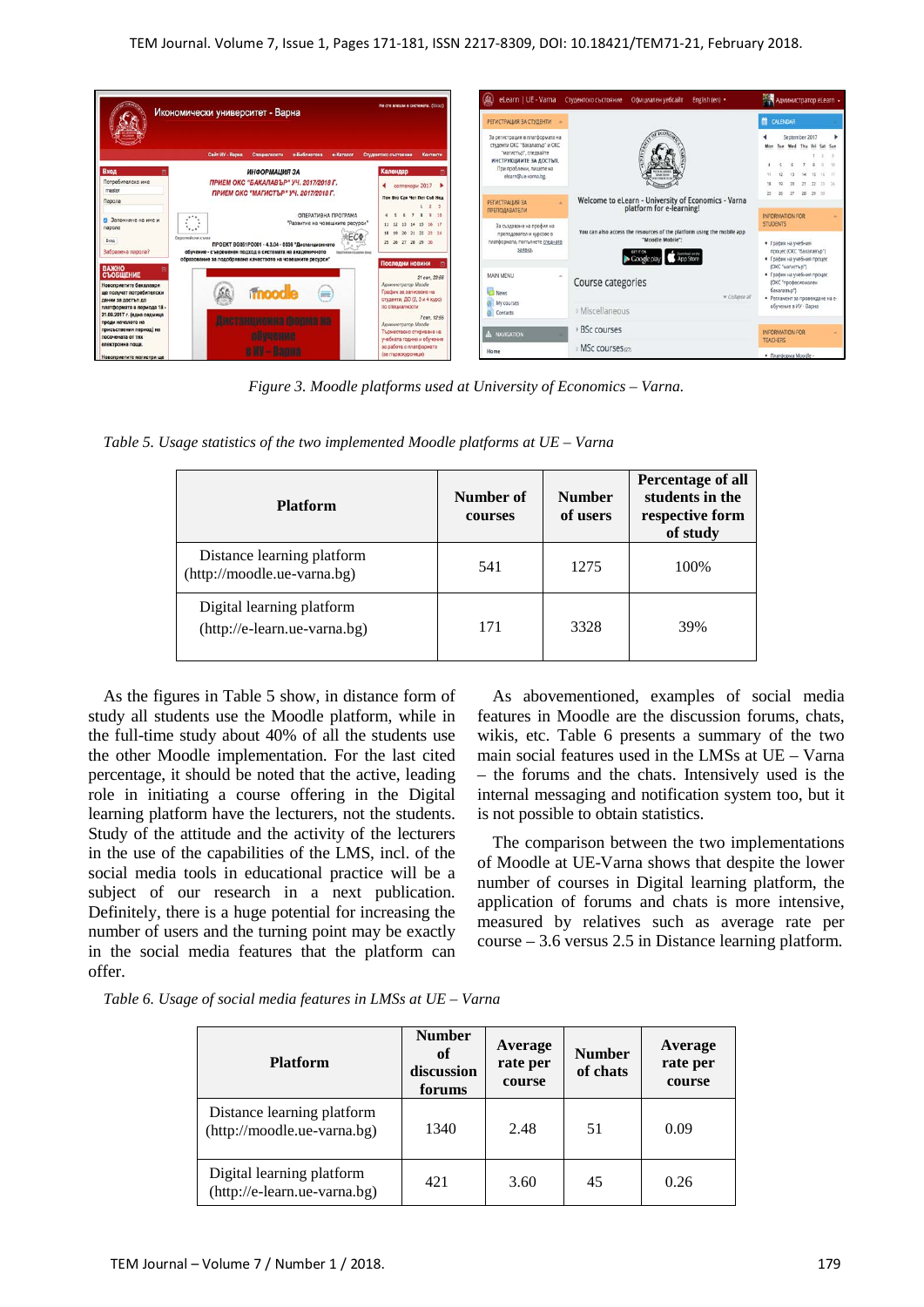Statistics derived from the platforms show that chats and wikis are not used in both platforms. On the other side, in section 3 of the paper we gave empirical evidence on the high popularity of the media and their daily use by students. Based on the established patterns, we can formulate the hypothesis that if these social media features are more widely used on both platforms, this would provoke additional interest in students and could attract additional learners. This would increase the share of students that LMSs at UE-Varna can reach. Using these functionalities can improve the quality of the learning process and significantly enhance the interactive nature of the courses. If efficiency is achieved, other higher education institutions in the country would certainly follow the implementation of the best learning practices.

# **7. Conclusion**

The role of the social media is growing both for business as well as for learning and education. Using an online survey among students at the University of Economics – Varna, we conducted an empirical study on their attitudes towards the social media. The results of our study proved the strong positive students' interest in the social platforms, especially on Facebook where almost 100% of them have an account and use it on daily basis. This provokes the research in LMSs used by state and private HESs in Bulgaria, teaching mainly in the field of Social, Business and Legal Sciences.

Our study of 24 Bulgarian universities teaching mainly in that field on the implemented LMSs identified in 23 of them the use of such systems and that the two major platforms are Moodle and Blackboard Learn. These platforms possess various integrated social media tools like discussion forums, chats, wikis, internal messaging, blogs, creating learning groups, collaboration tools.

The detailed study on the use of the social media tools in the two platforms implemented at the UE-Varna (Distance and Digital learning platforms) revealed the following most commonly used features - discussion forums, chats, internal messaging and notifications and no using of tools like wikis, forums, etc. This leads to the conclusion that there is still a relatively low use of the potential of integrated in the platforms social media features at the UE-Varna.

The current research supports the idea that the use of social media tools in learning and education, however, should no longer be considered as innovation, but must be a daily practice. On this basis, for HEIs, which aim at enhancing the quality of the learning process, the interactive nature of the learning, the high interest of the students in the educational service as a whole, we could make a forecast for increasing use of the power of the integrated in LMSs social media tools in the near future.

### **Acknowledgements**

*The authors are grateful to the participating students of the University of Economics – Varna in our online survey. Thanks to their responsiveness, we were able to gather the data needed for our research. The research is supported by NPI 13/2017 from University of Economics – Varna's Science Fund. For gathering this information about the use of two implementations of LMS Moodle in University of Economics - Varna, we would like to express our acknowledgments to the people working at the Digital and Distance-Learning Center at the University for providing us with information for this final part of the paper.*

*A subject of our next study will be the attitude of the lecturers towards the use of the capabilities of the LMS, incl. social media tools in educational practice.*

## **References**

[1] Griesbaum, J. (2013). Social Web. In: Kuhlen, R., Semar, W., Strauch, D. (Eds), *Grundlagen der praktischen Information und Dokumentation*. Walter de Gruyter, Berlin, 562–574.

[2] Rosmala, D. (2012). Study of social networking usage in higher education environment. *Procedia-Social and Behavioral Sciences*, *67*, 156-166.

[3] Davis III, C.H.F., Deil-Amen, R., Rios-Aguilar, C., & González Canché, M.S. (2012). *Social media and higher education: A literature review and research directions*. Report printed by the University of Arizona and Claremont Graduate University.

[4] Kaplan, A.M., Haenlein, M. (2010). Users of the world, unite! The challenges and opportunities of Social Media. *Business Horizons*, *53*(1), 59–68.

[5] Fabian, R., (2011). *Kundenkommunikation über Social Media: ein Planungsprozess*. Josef Eul Verlag, Lohmar – Köln.

[6] Kilian, K. (2010). Was sind Social Media? *Absatzwirtschaft*, 3, p. 61.

[7] Balakrishnan, V., Gan, C. L. (2016). Students' learning styles and their effects on the use of social media technology for learning. *Telematics and Informatics*, *33*(3), 808–821.

[8] Gastelum, Z. N., & Whattam, K. M. (2013). *State-ofthe-Art of Social Media Analytics Research* (No. PNNL-22171). Pacific Northwest National Lab.(PNNL), Richland, WA (United States)..

[9] Tess, P. A. (2013). The role of social media in higher education classes (real and virtual)–A literature review. *Computers in Human Behavior*, *29*(5), A60-A68.

[10] O'Brien, L. (2012). *Six ways to use social media in education*. https://cit.duke.edu/blog/2012/04/six-ways-touse-social-media-in-education/.